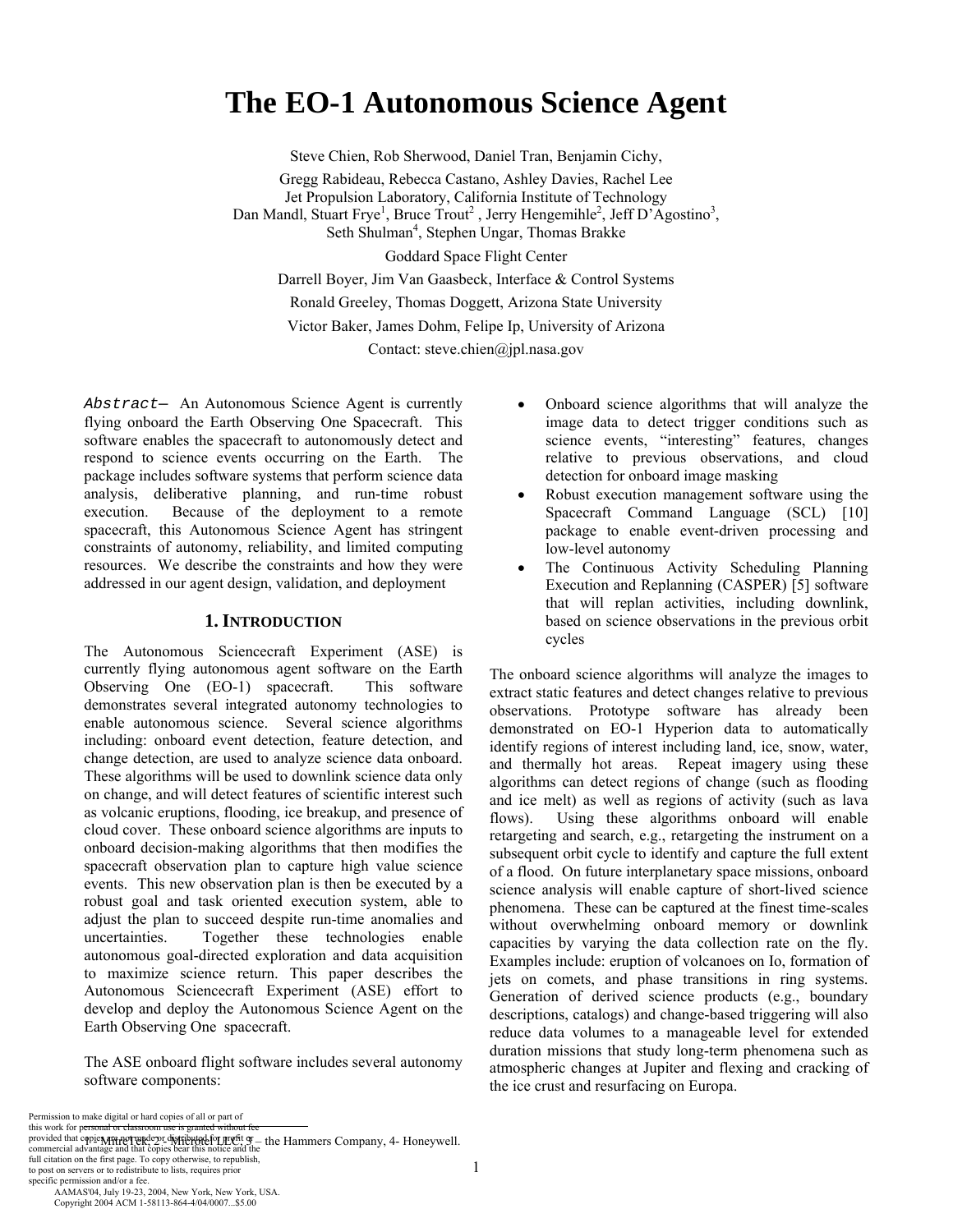The onboard planner (CASPER) will generate mission operations plans from goals provided by the onboard science analysis module. The model-based planning algorithms will enable rapid response to a wide range of operations scenarios based on a deep model of spacecraft constraints, including faster recovery from spacecraft anomalies. The onboard planner will accept as inputs the science and engineering goals and ensure high-level goal-oriented behavior.

The robust execution system (SCL) accepts the CASPERderived plan as an input and expands the plan into low-level commands. SCL monitors the execution of the plan and has the flexibility and knowledge to perform event-driven commanding to enable local improvements in execution as well as local responses to anomalies.



**Figure 1**. Autonomous Science Scenario

A typical ASE scenario involves monitoring of active volcano regions such as Mt. Etna in Italy. (See Figure 1.) Hyperion data have been used in ground-based analysis to study this phenomenon. The ASE concept will be applied as follows:

1. Initially, ASE has a list of science targets to monitor that have been sent as high-level goals from the ground.

Permission to make digital or hard capies of all or arrival a coperations,  $\emph{CASPER generates a}$  this work for personal or classroom use is granted without fee provided that copies are not mplan distrouted monutor the targets on this list by commercial advantage and that copies bear this notice and the full citation on the first page. To copy otherwise, to republish, to post on servers or to redistribute to lists, requires prior specific permission and/or a fee.

periodically imaging them with the Hyperion instrument. For volcanic studies, the infra-red and near infra-red bands are used.

- 3. During execution of this plan, the EO-1 spacecraft images Mt. Etna with the Hyperion instrument.
- 4. The onboard science algorithms analyze the image and detect a fresh lava flow, or active vent. If new activity is detected, a science goal is generated to continue monitoring the volcanic site. If no activity is observed, the image is not downlinked.
- 5. Assuming a new goal is generated, CASPER plans to acquire a further image of the ongoing volcanic activity.
- 6. The SCL software executes the CASPER generated plan to re-image the site.
- 7. This cycle is then repeated on subsequent observations.

The basic software architecture used by ASE on EO-1 has been described in several prior papers [3,18], thus in this paper we concentrate on how the software was modified to deal with the unique challenges of flight on EO-1 (most of which apply to other space missions).

Building autonomy software for space missions has a number of key challenges, including the following:

- 1. Limited, intermittent communications to the agent. A typical spacecraft in low earth orbit (such as EO-1) has 8 10-minute communications opportunities per day. This means that the spacecraft must be able to operate for long periods of time without supervision. For deep space missions the spacecraft may be in communications far less frequently. Some deep space missions only contact the spacecraft once per week, or even once every several weeks.
- 2. Spacecraft are very complex. A typical spacecraft has thousands of components, each of which must be carefully engineered to survive rigors of space (extreme temperature, radiation, physical stresses). Add to this the fact that many components are one-of-a-kind and thus have behaviors that are hard to characterize.
- 3. Limited observability. Because processing telemetry is expensive, onboard storage is limited, and downlink bandwidth is limited, engineering telemetry is limited. Thus onboard software must be able to make decisions on limited information and ground operations teams must be able to operate the spacecraft with even more limited information.
- 4. Limited computing power. Because of limited power onboard, spacecraft computing resources are usually very constrained. An average spacecraft CPUs offer 25 MIPS and 128 MB RAM – far less than a typical personal computer. Our CPU allocation for the Autonomous Science agent on EO-1 is 4 MIPS and 128MB RAM.
- 5. High stakes. A typical space mission costs hundreds of millions of dollars, any failure has significant economic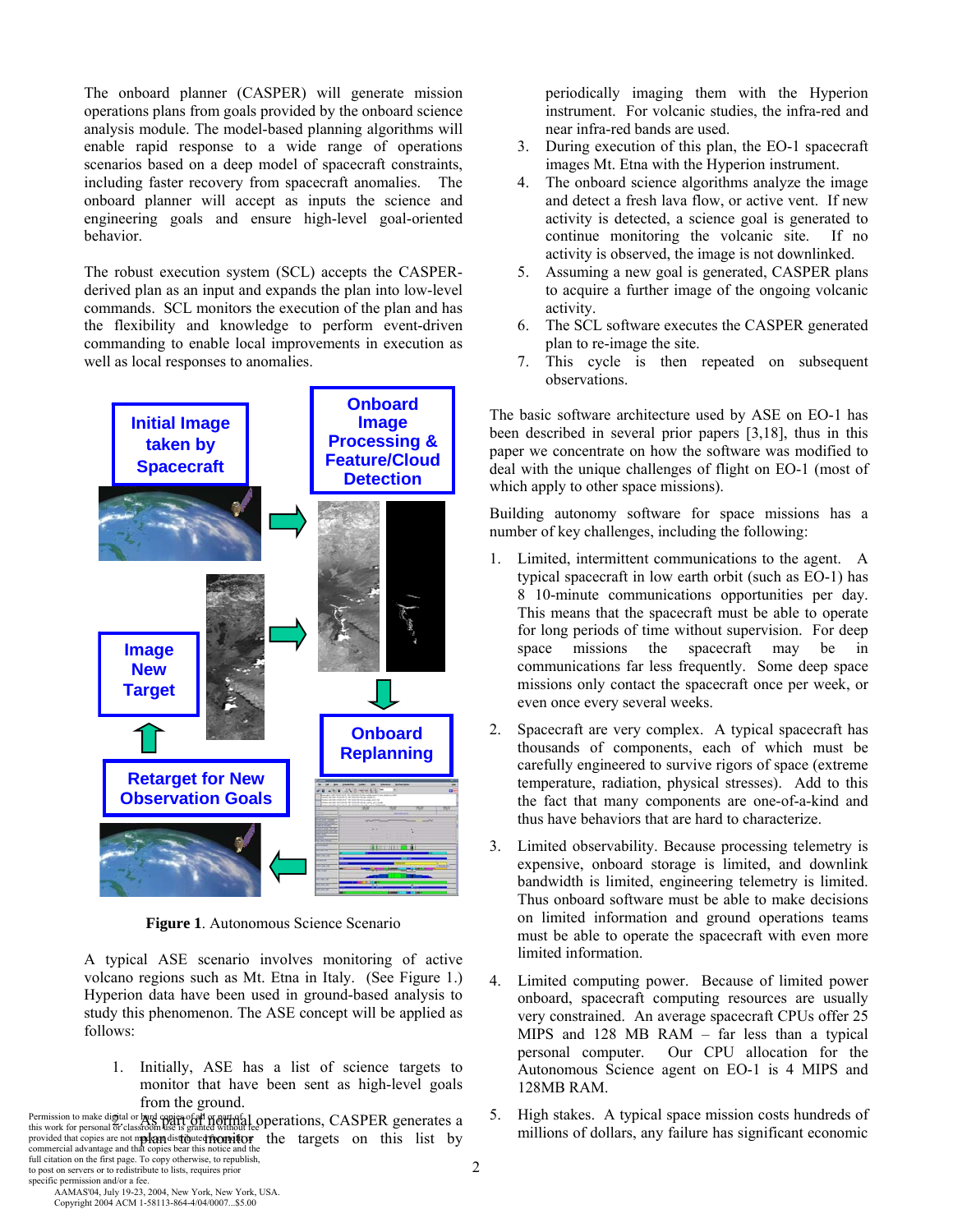impact. The total EO-1 Mission cost is over \$100 million dollars. Over financial cost, many launch and/or mission opportunities are limited by planetary geometries. In these cases, if a space mission is lost it may be years before another similar mission can be launched. Additionally, a space mission can take years to plan, construct the spacecraft, and reach their targets. This delay can be catastrophic.

N the remainder of this paper we first provide background information:

- 1. describe the basic characteristics of the EO-1 mission and spacecraft
- 2. review the basic ASE on EO-1 software architecture
- 3. describe how we updated the science event detection algorithms from the earlier Techsat-21 version of ASE for the EO-1 science instruments

Then in the remainder of the paper we provide information on how our software dealt with three key aspects of software agents for spacecraft namely:

- 1. We describe how our onboard planning software can generate mission plans despite the limited EO-1 CPU processor (our allocation is about 4 MIPS)
- 2. We describe how the ASE telemetry was designed to provide sufficient information to track the ASE software performance within very limited bandwidth
- 3. We describe our layered, redundant agent and how that enables additional agent safety – critical to the operations of mission with cost over \$100 Million dollars.

#### **2. THE EO-1 MISSION**

Earth Observing-1 (EO-1) is the first satellite in NASA's New Millennium Program Earth Observing series. The primary focus of EO-1 is to develop and test a set of advanced technology land imaging instruments.

EO-1 was launched on a Delta 7320 from Vandenberg Air Force Base on November 21, 2000. It was inserted into a 705 km circular, sun-synchronous orbit at a 98.7 degrees inclination. This orbit allows for 16-day repeat tracks, with 3 over flights per 16-day cycle with a less than 10-degree change in viewing angle.

For each scene, over 20-Gbits of data from the Advanced Land Imager (ALI), Hyperion, and Atmospheric Corrector (AC) are collected and stored on the onboard solid-state data recorder at high rates.

EO-1 is currently in extended mission, having more than achieved its original technology validation goals. As an example, over 5,000 data collection events have been

Permission to make digital or hard copies of all or part of this work for personal or classroom use is granted without fee provided that copies are not made or distributed for profit or commercial advantage and that copies bear this notice and the full citation on the first page. To copy otherwise, to republish, to post on servers or to redistribute to lists, requires prior specific permission and/or a fee.

successfully completed, against original success criteria of 1,000 data collection events.

The ASE described in this paper uses the Hyperion hyper spectral instrument. The Hyperion is a high-resolution imager capable of resolving 220 spectral bands (from 0.4 to 2.5 µm) with a 30-meter spatial resolution. The instrument images a 7.5 km by 42 km land area per image and provides detailed spectral mapping across all 220 channels with high radiometric accuracy.

The EO-1 spacecraft has two Mongoose M5 processors. The first M5 is used for the EO-1 command and data handling functions. The other M5 is part of the WARP (Wideband Advanced Recorder Processor), a large mass storage device. Each M5 runs at 12 MHz (for ~8 MIPS) and has 256 MB RAM. Both M5's run the VxWorks operating system. The ASE software operates on the WARP M5. This provides an added level of safety for the spacecraft since the ASE software does not run on the main spacecraft processor.



**Figure 2**. Autonomy Software Architecture

#### **3. AUTONOMY SOFTWARE ARCHITECTURE**

The autonomy software on EO-1 is organized into a traditional three-layer architecture (See Figure 2.). At the highest level of abstraction, the Continuous Activity Scheduling Planning Execution and Replanning (CASPER) software is responsible for mission planning functions. CASPER schedules science activities while respecting spacecraft operations and resource constraints. The duration of the planning process is on the order of tens of minutes. CASPER scheduled activities are inputs to the Spacecraft Command Language (SCL) system, which generates the detailed sequence commands corresponding to CASPER scheduled activities. SCL operates on the several second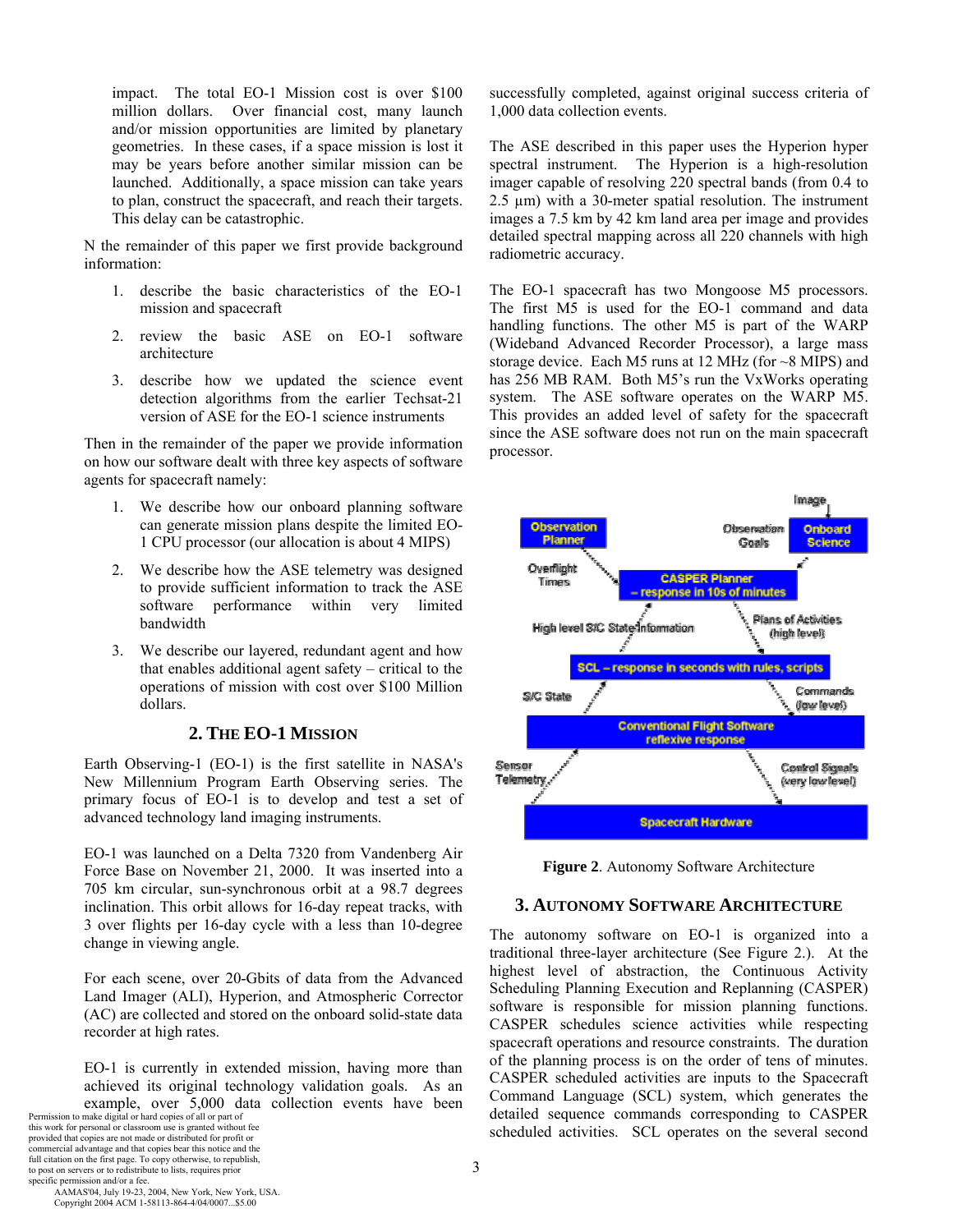timescale. Below SCL the EO-1 flight software is responsible for lower level control of the spacecraft and also operates a full layer of independent fault protection. The interface from SCL to the EO-1 flight software is at the same level as ground generated command sequences. The science analysis software is scheduled by CASPER and executed by SCL in batch mode. The results from the science analysis software result in new observation requests presented to the CASPER system for integration in the mission plan.

This layered architecture was chosen for two principal reasons:

- 1. The layered architecture enables separation of responses based on timescale and most appropriate representation. The flight software level must implement control loops and fault protection and respond very rapidly and is thus directly coded in C. SCL must respond (in seconds) quickly and perform many procedural actions. Hence SCL uses as its core representation scripts, rules, and database records. CASPER must reason about longer term operations, state, and resource constraints. Because of its time latency, it can afford to use a mostly declarative artificial intelligence planner/scheduler representation.
- 2. The layered architecture enables redundant implementation of critical functions – most notable spacecraft safety constraint checking. In the design of our spacecraft agent model, we implemented spacecraft safety constraints in all levels where feasible.

It is worth noting that our agent architecture is designed to scale to multiple agents with agents communicating at either the planner level (via goals) or the execution level (to coordinate execution).

#### **4. ONBOARD SCIENCE ANALYSIS**

The first step in the autonomous science decision cycle is detection of interesting science events. In the complete experiment, a number of science analysis technologies will be flown including:

- Thermal anomaly detection uses infrared spectra peaks to detect lava flows and other volcanic activity. (See Figure 3.)
- Cloud detection  $[17]$  uses intensities at six different spectra and thresholds to identify likely clouds in scenes.
- $Flood$  scene classification uses ratios at several spectra to identify signatures of water inundation as well as vegetation changes caused by flooding. (see Figure 4.)
- Change detection  $-$  uses multiple spectra to identify regions changed from one image to another. This technique is applicable to many science phenomena including lava flows, flooding, freezing and thawing and is used in conjunction with cloud detection.
- Generalized Feature detection uses trainable recognizers to detect spatial features as sand dunes and wind streaks.

All of these science algorithms use the Hyperion instrument as the ALI data is not available for processing onboard.

The Arizona State University developed Snow-Water-Ice-Land (SWIL) algorithm is used to detect lake freeze/thaw cycles and seasonal sea ice. The SWIL algorithm uses six spectral bands for analysis.

Figure 3 shows both the visible and the infrared bands of the same image of the Mt. Etna volcano in Italy. The infrared bands are used to detect hot areas that might represent fresh lava flows within the image. In this picture, these hot spots are circled with red dotted lines.



**Figure 3.** Thermal Anomalies associated with volcano activity at Mt. Etna, visual spectra at left and infra-red spectra with labeled lava flows at right.

The University of Arizona developed flood scene classification algorithm uses multiple spectral bands to differentiate between land and water. The results of the algorithm include are compared with land and water counts from a baseline image to determine if flooding has occurred (or is receding). If significant flooding has been detected, the image can be downlinked. In addition, a new goal can be sent to the CASPER planning software to image adjacent regions on subsequent orbits to determine the extent of the flooding.

Permission to make digital or hard copies of all or part of this work for personal or classroom use is granted without fee provided that copies are not made or distributed for profit or commercial advantage and that copies bear this notice and the full citation on the first page. To copy otherwise, to republish, to post on servers or to redistribute to lists, requires prior specific permission and/or a fee.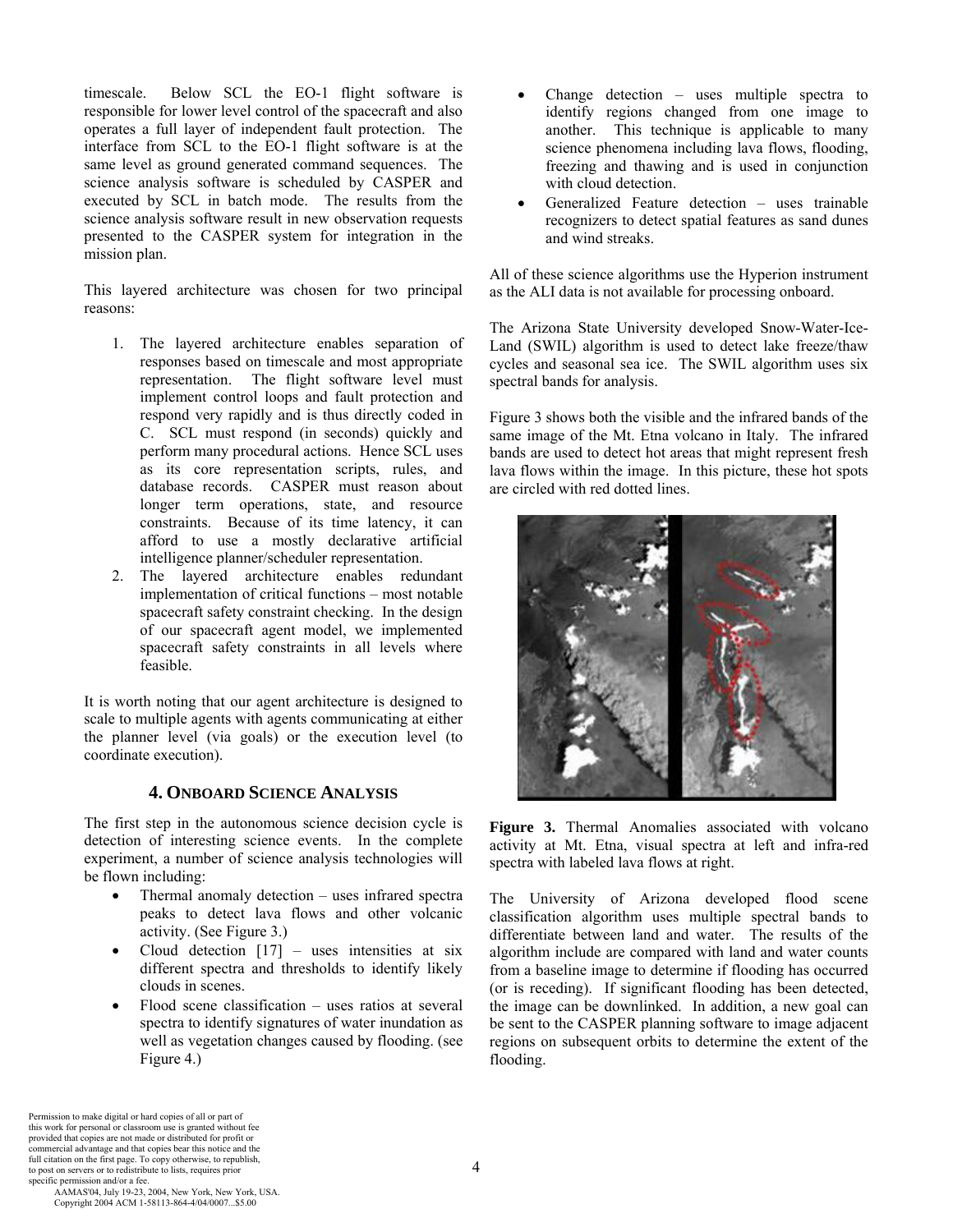

**Figure 4.** Flood detection with visual spectra at left and flood detection map at right.

Later flights will validate as many science analysis algorithms as resources allow. These flights will begin by validating change detection on multiple science phenomena, spatial feature detection on Aeolian (wind) features such as sand dunes, sand shapes, and wind streaks, and the Discovery algorithm. Validating this portfolio of science algorithms will represent a valuable step forward to enabling future autonomous science missions [6].

#### **5. CONTINUOUS PLANNING**

In order for the spacecraft to respond autonomously to the science event, it must be able to independently perform the mission planning function. This requires software that can model all spacecraft and mission constraints. The CASPER [5] software performs this function for ASE. CASPER represents the operations constraints in a general modeling language and reasons about these constraints to generate new operations plans that respect spacecraft and mission constraints and resources. CASPER uses a local search approach [15] to develop operations plans.

Because onboard computing resources are scarce, CASPER must be very efficient in generating plans. While a typical desktop or laptop PC may have 2000-3000 MIPS performance, 5-20 MIPS is more typical onboard a spacecraft. In the case of EO-1, the Mongoose V CPU has approximately 8 MIPS, of which only about 4 MIPS are available to the ASE software.

CASPER plans within limited CPU resources by using a hierarchical, continuous [4] planning paradigm. Rather than attempt to plan out an entire week of operations in a single batch timeslice, it utilizes a long-term, more abstract plan for the longest planning horizon (one week), and plans at a detailed level for the next day of operations. As time proceeds forward, it incrementally replans for the new Permission to make digital or hard copies of all or part of **itchin this one-day horizon** (see this work for personal states one-day horizon (see Figure 5). Consequently, CASPER CPU usage is spread more evenly than in a batch planning paradigm.



#### **6. TELEMETRY MANAGEMENT**

The ASE software can only send limited data to the ground to enable the operations team to track ASE operations. First, real-time telemetry is logged by the EO-1 flight software every 1-8 seconds depending on spacecraft operating mode and the subsystem. Unfortunately this telemetry is available in real-time only when the spacecraft is in direct contact with the operations center via ground station of TDRSS satellite relay. Because of limited bandwidth ASE is allocated several packets, one for each ASE subsystem (CASPER, SCL, Science, Band Stripping, and Bridge). These packets range in size from 40-350 bytes each and are logged infrequently on change, every 30 seconds, or every minute. The second form of telemetry is archived real-time telemetry. This is the real-time telemetry for the periods in between the ground contacts (e.g. the same packets but stored onboard during times when there was no ground contact). Because of logistical constraints, this data is only available 24 hours after the ground contact (in emergencies it might be accessible within 4 hours). The third form of telemetry is log-files that are stored explicitly by ASE in onboard memory. However log-files require manual actions by operators to downlink so are not viable except to diagnose a spacecraft anomaly.

Because archived real-time telemetry is delayed, the realtime telemetry must provide a good picture of the operations of the ASE software since the last downlink. For example, the real-time telemetry for the CASPER packet is 248 bytes and contains three parts: *Health and Status* provides an indication that the CASPER software is running correctly by heartbeat, counting warnings and errors, and stack and heap usage. *Decisions* provides information on the last repair iterations taken by CASPER to finalize the plan and the number of conflicts before and after the iteration. *Inputs* provides information on the last state and/or resource changes as these changes would cause CASPER to invoke repair. For further details on the ASE telemetry see [19].

provided that copies are not made or distributed for profit or commercial advantage and that copies bear this notice and the full citation on the first page. To copy otherwise, to republish, to post on servers or to redistribute to lists, requires prior

specific permission and/or a fee. AAMAS'04, July 19-23, 2004, New York, New York, USA. Copyright 2004 ACM 1-58113-864-4/04/0007...\$5.00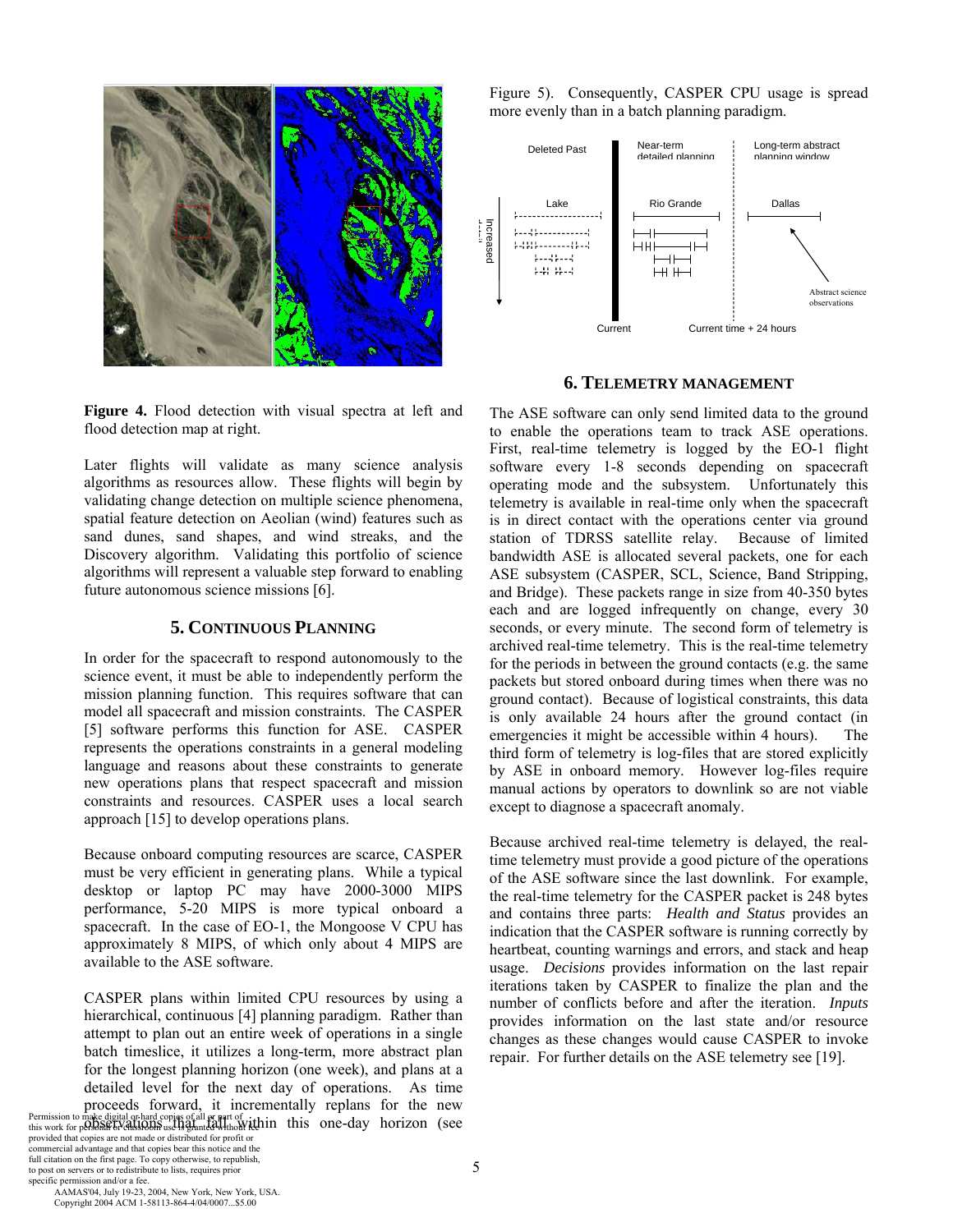## **7. AGENT SAFETY REQUIREMENTS**

Because of significant concerns for spacecraft health, ASE implements a layered redundant approach to enforcing spacecraft safety. This means that whenever possible *at every level* of the agent architecture, redundant checks are implemented to enhance spacecraft safety. Each of these safeguards has been reviewed by EO-1 spacecraft engineers, EO-1 operations personnel, as well as ASE team members (for a more detailed description of the model development, validation, and testing process, see [17]). In addition, automated code generation techniques were used to develop SCL state & resource constraint checks directly from the CASPER model.

Table 1 below shows analysis of two spacecraft safety constraints. As shown, the operations team, the CASPER planner (via its model), SCL (via scripts and rules), and the EO-1 flight software (FSS) all implement constraints to protect the spacecraft from damage due to faulty commands or anomalies. In this manner, even if one of the layers malfunctions, the spacecraft may still be protected.

|  | Table 1. Sample safety analysis for two risks. |  |  |  |
|--|------------------------------------------------|--|--|--|
|--|------------------------------------------------|--|--|--|

|                   | <b>Instruments overheat</b><br>from being left on too<br>long                                                                         | <b>Instruments</b><br>exposed to sun                                                                                            |
|-------------------|---------------------------------------------------------------------------------------------------------------------------------------|---------------------------------------------------------------------------------------------------------------------------------|
| <b>Operations</b> | For each turn on<br>command, look for the<br>following turn off<br>command. Verify that<br>they are within the<br>maximum separation. | Verify orientation of<br>spacecraft during<br>periods when<br>instrument covers are<br>open.                                    |
| <b>CASPER</b>     | High-level activity<br>decomposes into turn<br>on and turn off<br>activities that are with<br>the maximum<br>separation.              | Maneuvers must be<br>planned at times<br>when the covers are<br>closed (otherwise,<br>instruments are<br>pointing at the earth) |
| <b>SCL</b>        | Rules monitor the<br>"on" time and issue a<br>turn off command if<br>left on too long.                                                | Constraints prevent<br>maneuver scripts<br>from executing if<br>covers are open.                                                |
| <b>FSS</b>        | Fault protection<br>software will shut<br>down the instrument if<br>left on too long.                                                 | Fault protection will<br>safe the spacecraft if<br>covers are open and<br>pointing near the sun.                                |

provided that copies are not made or distributed for profit or commercial advantage and that copies bear this notice and the full citation on the first page. To copy otherwise, to republish, to post on servers or to redistribute to lists, requires prior specific permission and/or a fee.

 AAMAS'04, July 19-23, 2004, New York, New York, USA. Copyright 2004 ACM 1-58113-864-4/04/0007...\$5.00

- 2. Stochastic test cases that verify nominal-operation scenarios.
- 3. Environmental test cases that evaluate how our agent performs in an uncertain environment.

Each build of the ASE software must be rigorously tested in a range of testbeds of increasing fidelity before flight (see Table 2.). The Solaris and Linux testbeds can be run at faster than real-time, however the GESPAC and EO-1 testbeds operate only at real-time.

For each build of the software, it must pass a pre-specified number of runs in order to be accepted for the next level of testbed. This begins with unit testing on workstations and culminates with integrated system runs on the EO-1 testbed prior to flight. These test are quite time consuming. Typically a build requires 100 systems level tests on workstations. Each of these tests may represent hours to a week of operations time and several hours of CPU time. In order to investigate all anomalies from test runs and update software, it may take several hundred runs. Thus for each build the testing scheduled time is measured in weeks or months.

| <b>Type</b>         | <b>Number</b> | <b>Fidelity</b>                  |
|---------------------|---------------|----------------------------------|
| Solaris             | 5             | $Low - can test model but$       |
| Sparc Ultra         |               | not timing                       |
| Linux               | 7             | $^{\prime\prime}$                |
| $2.5$ GHz           |               |                                  |
| <b>GESPAC</b>       |               |                                  |
| PowerPC             | 10            | $Modernite - runs flight$<br>OS  |
| 100-450 MHz         |               |                                  |
| EO-1 Flight Testbed |               |                                  |
| Mongoose M5,        | 3             | $High - runs Flight$<br>Software |
| $12 \text{ MHz}$    |               |                                  |

**Table 2. Testbeds available to validate EO-1 agent.** 

## **7. FLIGHT STATUS**

The ASE software has been steadily progressing to full operations with the major milestones listed below.

|                                                                                     | <b>Test Description</b>               | <b>Test Date</b> |
|-------------------------------------------------------------------------------------|---------------------------------------|------------------|
| Because of the high stakes of EO-1 operations, significant                          | Onboard cloud detection               | March 2003       |
| effort also went into validating that the implemented ASE                           | Onboard commanding path               | May 2003         |
| software enforced all of the designed constraints.<br>The                           | CASPER ground generated commands      | <b>July 2003</b> |
| testing plan includes a number of cases to verify each                              | executed onboard                      |                  |
| constraint is enforced, as well the following general classes                       | Software jumping and loading          | August 2003      |
| of test cases:                                                                      | ASE autonomously acquires calibration | October 2003     |
|                                                                                     | image and performs downlink           |                  |
| Coverage test cases that attempt to exercise a                                      | ASE autonomously acquires science     | Jan-Feb 2004 -   |
| Permission to make digital or hard copies of all or part of all possible parameter- | images and performs downlinks         |                  |
| this work for personal or classicallice as Salgen mention                           | ASE autonomously analyzes science     | April 2004 -     |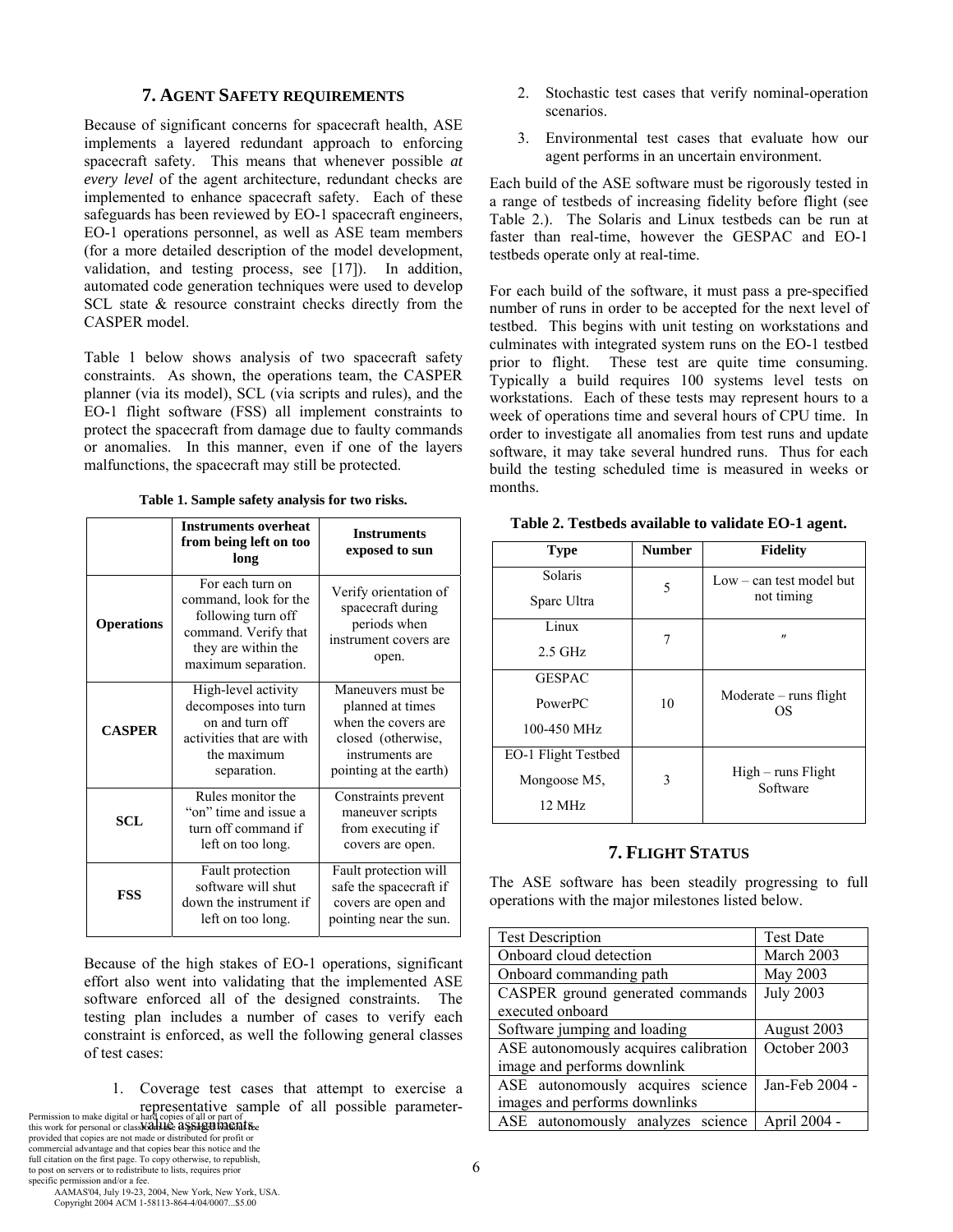|              |  | data onboard and triggers subsequent |  |
|--------------|--|--------------------------------------|--|
| observations |  |                                      |  |

The only step remaining for full operations is the flight of the integrated science with autonomous planning and execution. This software is currently in integration and test and is expected to be ready for flight in the April 2004 timeframe. When this software build is ready it will be flown until September 2004 and will be used to acquire as many science –triggered scenes as resources allow.

An additional effort includes teaming with the NASA Ames Research Center to fly the Livingstone 2 Mode Identification and Diagnosis software [16] to be added to ASE in the June 2004 timeframe. The Livingstone 2 experiment would demonstrate tracking of multiple fault hypotheses, a capability not demonstrated in the Remote Agent Experiment in 1999. This effort is in earlier stages but is making good progress.

# **8. CONTRIBUTION TO FUTURE SPACE MISSIONS**

The ASE enables demonstration of onboard science in an Earth-directed mission, but has direct relevance to a large number of deep space missions throughout the solar system. Specifically, the ASE onboard science processing has numerous applications to Space Science Missions. For example, in Europa orbiter and lander missions, onboard science processing could be used to autonomously:

- Monitor surface change as function of changing tidal stress field
- Monitor areas of greatest tidal stresses
- Search for surface change, that is, evidence of recent activity
- Search for landing sites that have a high probability of lander survivability and where the crust is thin enough for deployment of a sub-crust submarine explorer

The ASE Team has identified the NASA Mars Program as an ideal candidate for technology infusion of the ASE software. As a result, we have been working closely with the Mars Odyssey Project to identify and ground test science analysis algorithms that could be used for discovery of highvalue science on Mars. The goal of this work is to have an existing or future Mars mission infuse the ASE software into their baseline flight software.

## **9. RELATED WORK & SUMMARY**

In 1999, the Remote Agent experiment (RAX) [13] executed for a few days onboard the NASA Deep Space One mission. RAX is an example of a classic three-tiered architecture [8], as is ASE. RAX demonstrated a batch onboard planning capability (as opposed to CASPER's continuous planning) and RAX did not demonstrate onboard Permission to  $S_{\text{R}}$  ience or hard copies of all  $[4]$  is a European Space Agency (ESA) this work for perspired propass the partus a is genered with the band autonomy and launched in commercial advantage and that copies bear this notice and the full citation on the first page. To copy otherwise, to republish, to post on servers or to redistribute to lists, requires prior

2001. However, ASE has more of a focus on model-based autonomy than PROBA.

The Three Corner Sat (3CS) University Nanosat mission will be using the CASPER onboard planning software integrated with the SCL ground and flight execution software [3]. 3CS has been delayed several times because it is a shuttle launch and currently scheduled for launch in July 2004. The 3CS autonomy software includes onboard science data validation, replanning, robust execution, and multiple model-based anomaly detection. The 3CS mission is considerably less complex than EO-1 but still represents an important step in the integration and flight of onboard autonomy software.

More recent work from NASA Ames Research Center is focused on building the IDEA planning and execution architecture [12]. In IDEA, the planner and execution software are combined into a "reactive planner" and operate using the same domain model. A single planning and execution model can simplify validation, which is a difficult problem for autonomous systems. For EO-1, the CASPER planner and SCL executive use separate models. While this has the advantage of the flexibility of both procedural and declarative representations, a single model would be easier to validate. We have designed the CASPER modeling language to be used by domain experts, thus not requiring planning experts. Our use of SCL is similar to the "plan runner" in IDEA but SCL encodes more intelligence. The EO-1 science analysis software is defined as one of the "controlling systems" in IDEA. In the IDEA architecture, a communications wrapper is used to send messages between the agents, similar to the software bus in EO-1. In the description of IDEA there is no information about the deployment of IDEA to any domains, so a comparison of the performance or capabilities is not possible at this time. In many ways IDEA represents a more AI-centric architecture with declarative modeling at its core and ASE represents more of an evolutionary engineered solution.

ASE was originally scheduled for flight on the Techsat-21 mission [18]. However this mission was cancelled and the software was adapted for flight on EO-1. The principal changes from the Techsat-21 to EO-1 are that the science payload was changed from a synthetic aperture radar (SAR) to a hyperspectral imaging device (Hyperion). This change requires significant alteration to the science targets and analysis algorithms. The basic software architecture and components (e.g. CASPER and SCL) have remained the same. This paper also reports on some of our experiences in getting the software to flight and operations.

ASE on EO-1 demonstrates an integrated autonomous mission using onboard science analysis, replanning, and robust execution. The ASE performs intelligent science data selection that will lead to a reduction in data downlink. In addition, the ASE will increase science return through autonomous retargeting. Demonstration of these capabilities onboard EO-1 will enable radically different